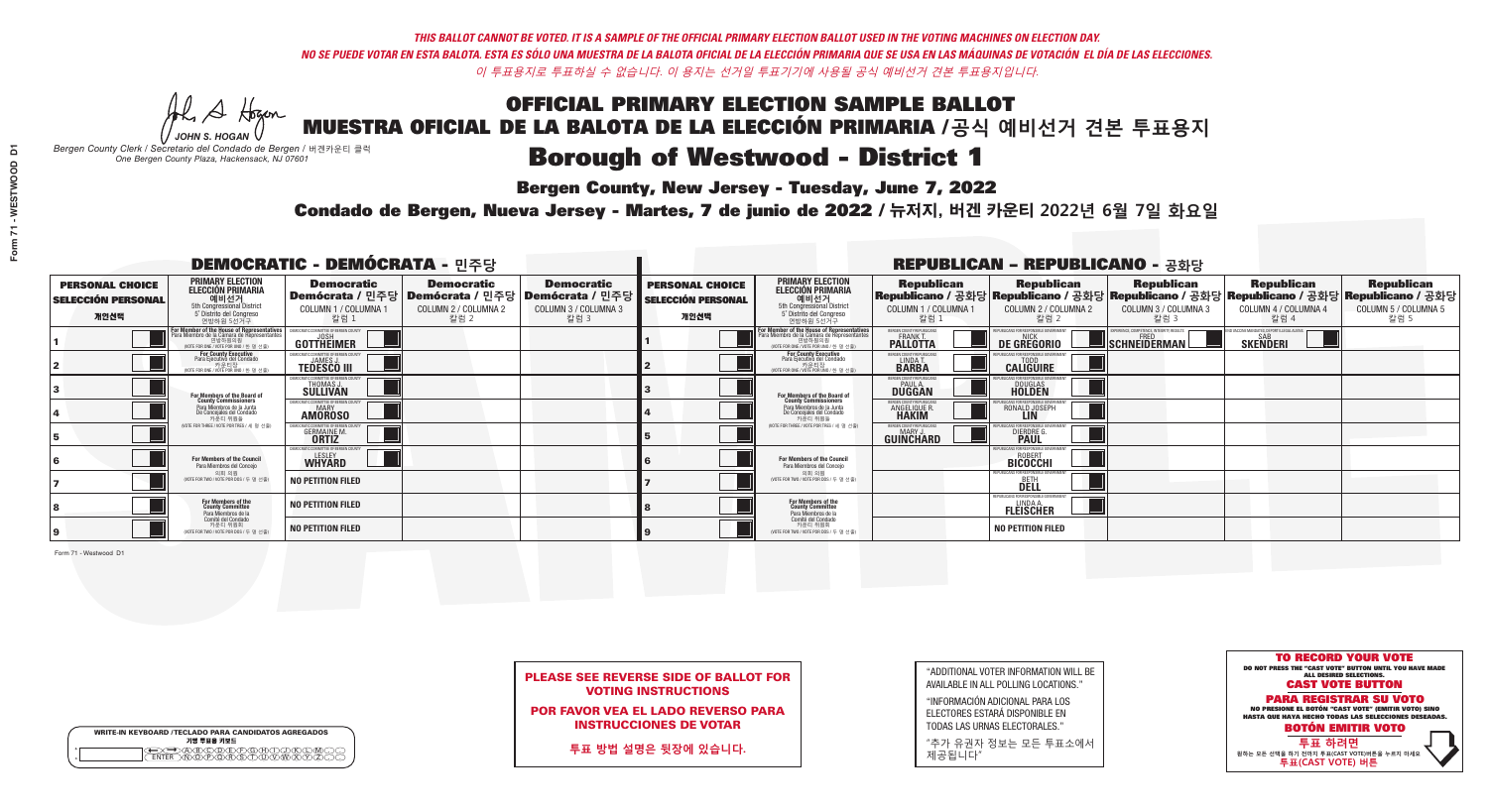A Hogen *JOHN S. HOGAN*

| <b>WRITE-IN KEYBOARD /TECLADO PARA CANDIDATOS AGREGADOS</b><br>기명 투표용 키보드 |  |
|---------------------------------------------------------------------------|--|
| VBCODE/F/G/F/D/<br><b>DÕÃÃÃÃ</b>                                          |  |

# Borough of Westwood - District 2

**Bergen County, New Jersey - Tuesday, June 7, 2022** 

*Bergen County Clerk / Secretario del Condado de Bergen /* 버겐카운티 클럭 *One Bergen County Plaza, Hackensack, NJ 07601*



PLEASE SEE REVERSE SIDE OF BALLOT FOR VOTING INSTRUCTIONS

POR FAVOR VEA EL LADO REVERSO PARA INSTRUCCIONES DE VOTAR

**투표 방법 설명은 뒷장에 있습니다.**

"ADDITIONAL VOTER INFORMATION WILL BE AVAILABLE IN ALL POLLING LOCATIONS."

"INFORMACIÓN ADICIONAL PARA LOS ELECTORES ESTARÁ DISPONIBLE EN TODAS LAS URNAS ELECTORALES."

"추가 유권자 정보는 모든 투표소에서 제공됩니다"

Condado de Bergen, Nueva Jersey - Martes, 7 de junio de 2022 / 뉴저지, 버겐 카운티 2022년 6월 7일 화요일 *One Bergen County Plaza, Hackensack, NJ 07601*

| <b>DEMOCRATIC - DEMÓCRATA - 민주당</b>                         |                                                                                                                                                      |                                                                    |                                                   |                                                                                                        |                                                             |                                                                                                                                              |                                                            | <b>REPUBLICAN - REPUBLICANO - 공화당</b>                                                                                                          |                                                   |                                                                 |                                                   |
|-------------------------------------------------------------|------------------------------------------------------------------------------------------------------------------------------------------------------|--------------------------------------------------------------------|---------------------------------------------------|--------------------------------------------------------------------------------------------------------|-------------------------------------------------------------|----------------------------------------------------------------------------------------------------------------------------------------------|------------------------------------------------------------|------------------------------------------------------------------------------------------------------------------------------------------------|---------------------------------------------------|-----------------------------------------------------------------|---------------------------------------------------|
| <b>PERSONAL CHOICE</b><br><b>SELECCIÓN PERSONAL</b><br>개인선택 | <b>PRIMARY ELECTION</b><br><b>ELECCIÓN PRIMARIA</b><br>예비선거<br>5th Congressional District<br>5° Distrito del Congreso<br>연방하원 5선거구                   | <b>Democratic</b><br>COLUMN 1 / COLUMNA 1<br>칼럼 :                  | <b>Democratic</b><br>COLUMN 2 / COLUMNA 2<br>칼럼 2 | <b>Democratic</b><br>│Demócrata / 민주당│Demócrata / 민주당│Demócrata / 민주당│<br>COLUMN 3 / COLUMNA 3<br>칼럼 3 | <b>PERSONAL CHOICE</b><br><b>SELECCIÓN PERSONAL</b><br>개인선택 | <b>PRIMARY ELECTION</b><br><b>ELECCIÓN PRIMARIA</b><br>예비선거<br>5th Congressional District<br>5° Distrito del Congreso<br>연방하원 5선거구           | <b>Republican</b><br>COLUMN 1 / COLUMNA 1<br>칼럼            | <b>Republican</b><br>Republicano / 공화당 Republicano / 공화당 Republicano / 공화당 Republicano / 공화당 Republicano / 공화당<br>COLUMN 2 / COLUMNA 2<br>칼럼 2 | <b>Republican</b><br>COLUMN 3 / COLUMNA 3<br>칼럼 3 | <b>Republican</b><br>COLUMN 4 / COLUMNA 4<br>칼럼 4               | <b>Republican</b><br>COLUMN 5 / COLUMNA 5<br>칼럼 5 |
|                                                             | <b>For Member of the House of Representatives</b><br>Para Miembro de la Cámara de Representantes<br>연방하원의원<br>(VOTE FOR ONE / VOTE POR UNO / 한 명 선출) | DEMOCRATIC COMMITTEE OF BERGEN COUNTY<br>JOSH<br><b>GOTTHEIMER</b> |                                                   |                                                                                                        |                                                             | For Member of the House of Representatives<br>Para Miembro de la Cámara de Representantes<br>연방하원의원<br>(VOTE FOR ONE / VOTE POR UNO / 한 명 선출 | BERGEN COUNTY REPUBLICANS<br>FRANK T.<br><b>PALLOTTA</b>   | DE GREGORIO                                                                                                                                    | SCHNEIDERMAN                                      | D VACCINE MANDATES, DEPORT ILLEGAL ALIENS. [<br><b>SKENDERI</b> |                                                   |
|                                                             | For County Executive<br>Para Ejecutivo del Condado<br>가운티장 - 카운티장<br>(VOTE FOR ONE / VOTE POR UNO / 한 명 선출)                                          | )EMOCRATIC COMMITTEE OF BERGEN COUNT<br><b>TEDESCO III</b>         |                                                   |                                                                                                        |                                                             | <b>For County Executive</b><br>Para Ejecutivo del Condado<br>가운티상<br>(VOTE FOR ONE / VOTE POR UNO / 한 명 선출)                                  | BERGEN COUNTY REPUBLICAN<br>LINDAT.                        | <b>CALIGUIRE</b>                                                                                                                               |                                                   |                                                                 |                                                   |
|                                                             | For Members of the Board of<br>County Commissioners                                                                                                  | MOCRATIC COMMITTEE OF BERGEN COUNT<br><b>SULLIVAN</b>              |                                                   |                                                                                                        |                                                             | For Members of the Board of<br>County Commissioners                                                                                          | ERGEN COUNTY REPUBLICAN<br><b>PAUL A.</b><br><b>DUGGAN</b> | DOUGLAS<br>HOLDEN                                                                                                                              |                                                   |                                                                 |                                                   |
|                                                             | Para Miembros de la Junta<br>De Concejales del Condado<br>카운티 위원들                                                                                    | <b>10CRATIC COMMITTEE OF BERGEN COUNTY</b><br><b>AMOROSO</b>       |                                                   |                                                                                                        |                                                             | Para Miembros de la Junta<br>De Concejales del Condado<br>카우티 위원들                                                                            | ERGEN COUNTY REPUBLICAN<br>ANGELIQUE R                     | RONALD JOSEPH                                                                                                                                  |                                                   |                                                                 |                                                   |
|                                                             | NOTE FOR THREE / VOTE POR TRES / 세 명 선출)                                                                                                             | RATIC COMMITTEE OF BERGEN COUN'<br><b>GERMAINE M.</b>              |                                                   |                                                                                                        |                                                             | NOTE FOR THREE / VOTE POR TRES / 세 명 선출                                                                                                      | ERGEN COUNTY REPUBLICANS<br>MARY J.<br>GUINCHARD           | <b>DIERDRE</b> Q                                                                                                                               |                                                   |                                                                 |                                                   |
|                                                             | For Members of the Council<br>Para Miembros del Conceio                                                                                              | 10CRATIC COMMITTEE OF BERGEN CO<br><b>WHYARD</b>                   |                                                   |                                                                                                        |                                                             | For Members of the Council<br>Para Miembros del Conceio                                                                                      |                                                            | FOR RESPONSIBLE GO<br><b>BICOCCHI</b>                                                                                                          |                                                   |                                                                 |                                                   |
|                                                             | 의회 의원<br>(VOTE FOR TWO / VOTE POR DOS / 두 명 선출                                                                                                       | <b>NO PETITION FILED</b>                                           |                                                   |                                                                                                        |                                                             | 의회 의원<br>(VOTE FOR TWO / VOTE POR DOS / 두 명 선출)                                                                                              |                                                            | <b>EPUBLICANS FOR RESPONSIBLE GOVERNMENT</b><br>DELL                                                                                           |                                                   |                                                                 |                                                   |
|                                                             | For Members of the<br>County Committee<br>Para Miembros de la                                                                                        | MOCRATIC COMMITTEE OF BERGEN COUNTY<br><b>SAAVEDRA</b>             |                                                   |                                                                                                        |                                                             | For Members of the<br>County Committee<br>Para Miembros de la<br>Comité del Condado                                                          |                                                            | FPUBLICANS FOR RESPONSIBLE GI<br><b>ROBERT</b><br><b>BICOCCHI</b>                                                                              |                                                   |                                                                 |                                                   |
|                                                             | Comité del Condado<br>카운티 위원회<br>(VOTE FOR TWO / VOTE POR DOS / 두 명 선출)                                                                              | EMOCRATIC COMMITTEE OF RERGEN COLINT<br><b>SIMONE</b>              |                                                   |                                                                                                        |                                                             | 카운티 위원회<br>WOTE FOR TWO / VOTE POR DOS / 두 명 선출)                                                                                             |                                                            | PUBLICANS FOR RESPONSIBLE GO<br><b>MARY R.</b><br><b>RELLA</b>                                                                                 |                                                   |                                                                 |                                                   |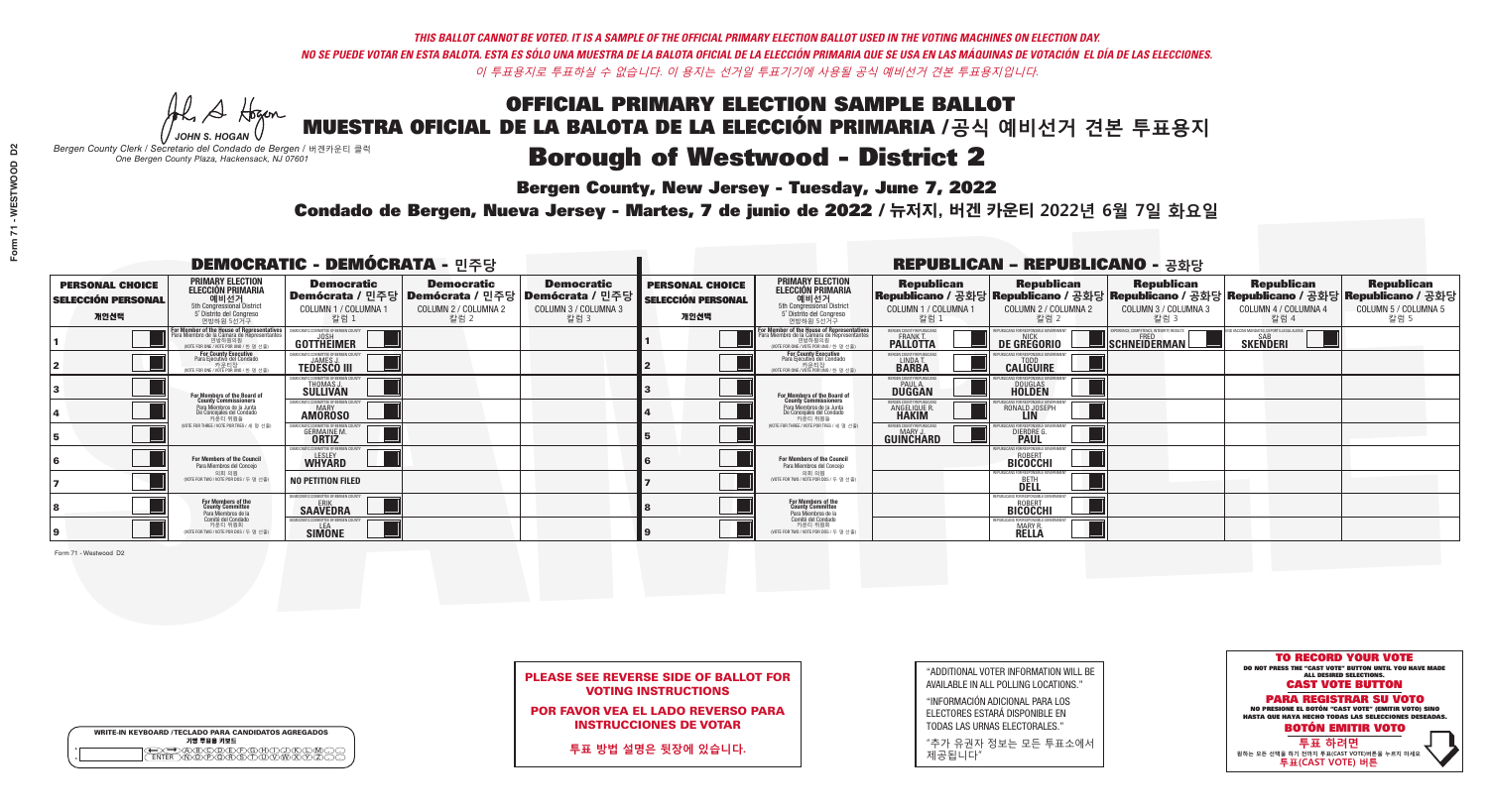A Hogen *JOHN S. HOGAN*

| <b>WRITE-IN KEYBOARD /TECLADO PARA CANDIDATOS AGREGADOS</b><br>기명 투표용 키보드 |  |
|---------------------------------------------------------------------------|--|
| VBCODE/F/G/F/D/<br><b>DÕÃÃÃÃ</b>                                          |  |

# Borough of Westwood - District 3

**Bergen County, New Jersey - Tuesday, June 7, 2022** 

*Bergen County Clerk / Secretario del Condado de Bergen /* 버겐카운티 클럭 *One Bergen County Plaza, Hackensack, NJ 07601*



| <b>PLEASE SEE REVERSE SIDE OF BALLOT FOR</b> |
|----------------------------------------------|
| <b>VOTING INSTRUCTIONS</b>                   |

POR FAVOR VEA EL LADO REVERSO PARA INSTRUCCIONES DE VOTAR

**투표 방법 설명은 뒷장에 있습니다.**

| "ADDITIONAL VOTER INFORMATION WILL BE |
|---------------------------------------|
| AVAILABLE IN ALL POLLING LOCATIONS."  |

"INFORMACIÓN ADICIONAL PARA LOS ELECTORES ESTARÁ DISPONIBLE EN TODAS LAS URNAS ELECTORALES."

"추가 유권자 정보는 모든 투표소에서 제공됩니다"

Condado de Bergen, Nueva Jersey - Martes, 7 de junio de 2022 / 뉴저지, 버겐 카운티 2022년 6월 7일 화요일 *One Bergen County Plaza, Hackensack, NJ 07601*

| <b>DEMOCRATIC - DEMÓCRATA - 민주당</b>                         |                                                                                                                                                  |                                                                     |                                                   |                                                                                                        |                                                             |                                                                                                                                                       |                                                               | <b>REPUBLICAN - REPUBLICANO - 공화당</b>                      |                                                                                                                                                |                                                            |                                                   |
|-------------------------------------------------------------|--------------------------------------------------------------------------------------------------------------------------------------------------|---------------------------------------------------------------------|---------------------------------------------------|--------------------------------------------------------------------------------------------------------|-------------------------------------------------------------|-------------------------------------------------------------------------------------------------------------------------------------------------------|---------------------------------------------------------------|------------------------------------------------------------|------------------------------------------------------------------------------------------------------------------------------------------------|------------------------------------------------------------|---------------------------------------------------|
| <b>PERSONAL CHOICE</b><br><b>SELECCIÓN PERSONAL</b><br>개인선택 | <b>PRIMARY ELECTION</b><br><b>ELECCIÓN PRIMARIA</b><br>예비선거<br><sup>6</sup> 예비선거<br>5° Distrito del Congreso<br>연방하원 5선거구                        | <b>Democratic</b><br>COLUMN 1 / COLUMNA<br>칼럼 :                     | <b>Democratic</b><br>COLUMN 2 / COLUMNA 2<br>칼럼 2 | <b>Democratic</b><br>│Demócrata / 민주당│Demócrata / 민주당│Demócrata / 민주당┃<br>COLUMN 3 / COLUMNA 3<br>칼럼 3 | <b>PERSONAL CHOICE</b><br><b>SELECCIÓN PERSONAL</b><br>개인선택 | <b>PRIMARY ELECTION</b><br>ELECCIÓN PRIMARIA<br>예비선거<br>5th Congressional District<br>5° Distrito del Congreso<br>연방하원 5선거구                           | <b>Republican</b><br>COLUMN 1 / COLUMNA 1<br>칼럼               | <b>Republican</b><br>COLUMN 2 / COLUMNA 2<br>칼럼 2          | <b>Republican</b><br>Republicano / 공화당 Republicano / 공화당 Republicano / 공화당 Republicano / 공화당 Republicano / 공화당<br>COLUMN 3 / COLUMNA 3<br>칼럼 3 | <b>Republican</b><br>COLUMN 4 / COLUMNA 4<br>칼럼 4          | <b>Republican</b><br>COLUMN 5 / COLUMNA 5<br>칼럼 5 |
|                                                             | <b>r Member of the House of Representatives</b><br>ra Miembro de la Cámara de Representantes<br>연방하원의원<br>(VOTE FOR ONE / VOTE POR UNO / 한 명 선출) | DEMOCRATIC COMMITTEE OF BERGEN CO<br>GOTTHEIMER                     |                                                   |                                                                                                        |                                                             | <b>For Member of the House of Representatives<br/>Para Miembro de la Cámara de Representantes</b><br>연방하원의원<br>(VOTE FOR ONE / VOTE POR UNO / 한 명 선출) | ERGEN COUNTY REPUBLICAN<br><b>FRANK T.</b><br><b>PALLOTTA</b> | DE GREGORIO                                                | PERIENCE. COMPETENCE. INTEGRITY. RESULTS<br>$\blacksquare$ Schneiderman $\mathsf L$                                                            | VACCINE MANDATES, DEPORT ILLEGAL ALIENS<br><b>SKENDERI</b> |                                                   |
|                                                             | <b>For County Executive</b><br>Para Ejecutivo del Condado<br>7 카운티장<br>(VOTE FOR ONE / VOTE POR UNO / 한 명 선출)                                    | JEMOCRATIC COMMITTEE OF BERGEN COUNTY<br><b>TEDESCO III</b>         |                                                   |                                                                                                        |                                                             | For County Executive<br>Para Ejecutivo del Condado<br>7) 카운티장<br>(VOTE FOR ONE / VOTE POR UNO / 한 명 선출                                                | BERGEN COUNTY REPUBLICAN<br>LINDA T.                          | <b>CALIGUIRE</b>                                           |                                                                                                                                                |                                                            |                                                   |
|                                                             | <b>For Members of the Board of<br/>County Commissioners</b>                                                                                      | MOCRATIC COMMITTEE OF BERGEN COUNTY<br>THOMAS J.                    |                                                   |                                                                                                        |                                                             | For Members of the Board of<br>County Commissioners                                                                                                   | ERGEN COUNTY REPUBLICAN<br><b>DUGGAN</b>                      | <b>DOUGLAS</b><br><b>HOLDEN</b>                            |                                                                                                                                                |                                                            |                                                   |
|                                                             | Para Miembros de la Junta<br>De Concejales del Condado<br>카우티 위원들                                                                                | )CRATIC COMMITTEE OF BERGEN COUNTY<br><b>MARY</b><br><b>AMOROSO</b> |                                                   |                                                                                                        |                                                             | Para Miembros de la Junta<br>De Concejales del Condado<br>카우티 위원들                                                                                     | ERGEN COUNTY REPUBLICAN<br><b>ANGELIQUE F</b><br><b>HAKIM</b> | RONALD JOSEPH                                              |                                                                                                                                                |                                                            |                                                   |
|                                                             | NOTE FOR THREE / VOTE POR TRES / 세 명 선출)                                                                                                         | RATIC COMMITTEE OF BERGEN CO:<br><b>GERMAINE M.</b>                 |                                                   |                                                                                                        |                                                             | (VOTE FOR THREE / VOTE POR TRES / 세 명 선출)                                                                                                             | ERGEN COUNTY REPUBLICANS<br>MARY J<br>GUINCHARD               | FOR RESPONSIBLE GO<br><b>DIERDRE</b> O                     |                                                                                                                                                |                                                            |                                                   |
|                                                             | For Members of the Council<br>Para Miembros del Conceio                                                                                          | MOCRATIC COMMITTEE OF BERGEN CO<br><b>WHYARD</b>                    |                                                   |                                                                                                        |                                                             | For Members of the Council<br>Para Miembros del Conceio                                                                                               |                                                               | PUBLICANS FOR RESPONSIBLE GO<br><b>BICOCCHI</b>            |                                                                                                                                                |                                                            |                                                   |
|                                                             | 의회 의원<br>NOTE FOR TWO / VOTE POR DOS / 두 명 선출                                                                                                    | <b>NO PETITION FILED</b>                                            |                                                   |                                                                                                        |                                                             | 의회 의원<br>NOTE FOR TWO / VOTE POR DOS / 두 명 선출)                                                                                                        |                                                               | EPUBLICANS FOR RESPONSIBLE GOVERNMEN<br>DELL               |                                                                                                                                                |                                                            |                                                   |
|                                                             | For Members of the<br>County Committee<br>Para Miembros de la                                                                                    | <b>MOCRATIC COMMITTEE OF BERGEN COUNTY</b><br><b>CHRISTOPHER</b>    |                                                   |                                                                                                        |                                                             | For Members of the<br>County Committee<br>Para Miembros de la<br>Comité del Condado                                                                   |                                                               | UBI ICANS FOR RESPONSIBI E G<br>WILLIAM (<br><b>PHAYRE</b> |                                                                                                                                                |                                                            |                                                   |
|                                                             | Comité del Condado<br>카운티 위원회<br>(VOTE FOR TWO / VOTE POR DOS / 두 명 선출)                                                                          | EMOCRATIC COMMITTEE OF BERGEN COUNT<br><b>BONTEMPS</b>              |                                                   |                                                                                                        |                                                             | 카운티 위원회<br>NOTE FOR TWO / VOTE POR DOS / 두 명 선출)                                                                                                      |                                                               | PUBLICANS FOR RESPONSIBLE GO<br>LAURIE A.<br><b>REILLY</b> |                                                                                                                                                |                                                            |                                                   |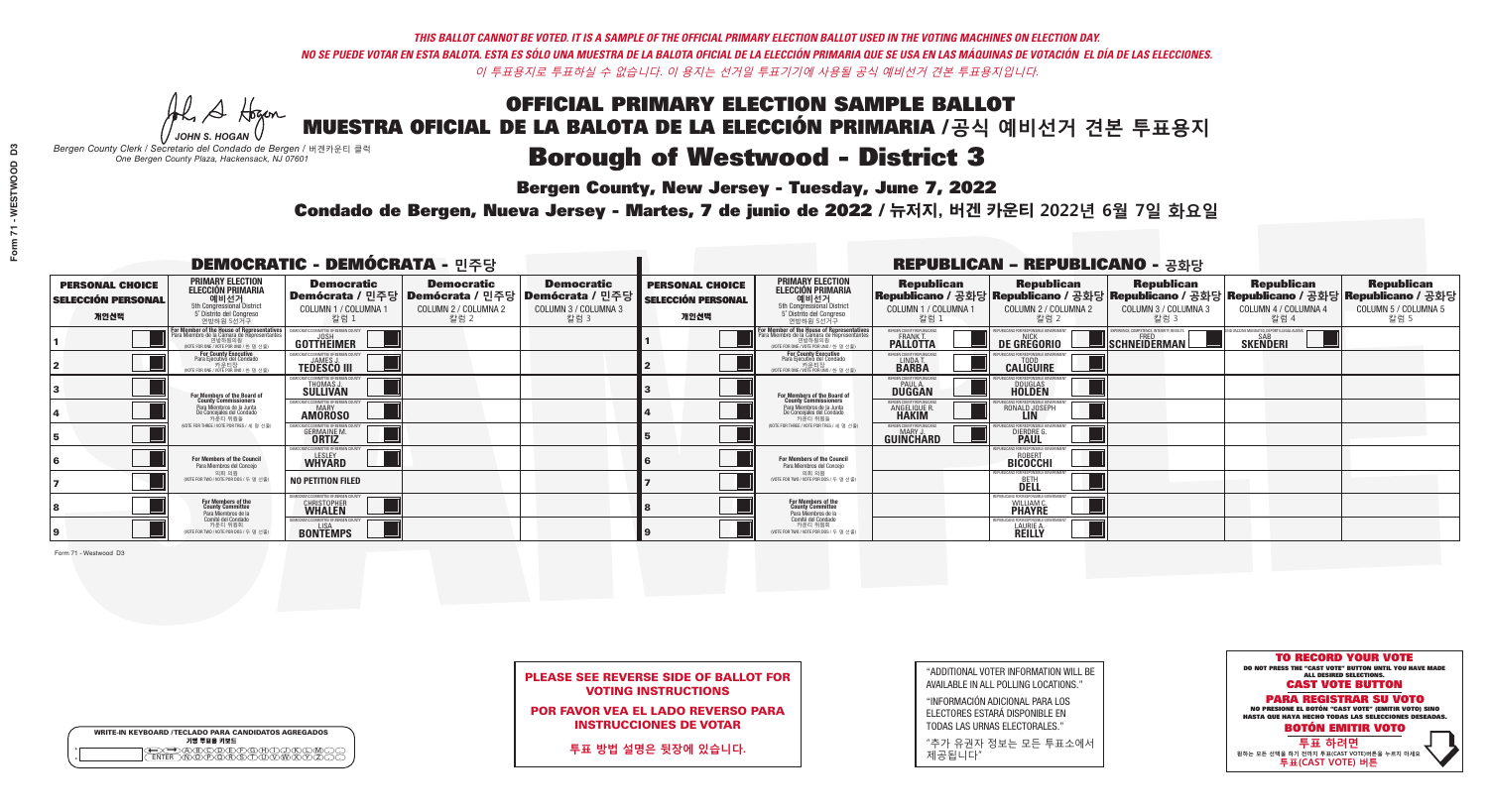A Hogen *JOHN S. HOGAN*

| <b>WRITE-IN KEYBOARD /TECLADO PARA CANDIDATOS AGREGADOS</b><br>기명 투표용 키보드 |
|---------------------------------------------------------------------------|
| .)(B)C)(D)(E)(F)(G)(H)(T)(<br><u>እቅነሽነጅ የአገ</u>                           |

# Borough of Westwood - District 4

**Bergen County, New Jersey - Tuesday, June 7, 2022** 

*Bergen County Clerk / Secretario del Condado de Bergen /* 버겐카운티 클럭 *One Bergen County Plaza, Hackensack, NJ 07601*

Condado de Bergen, Nueva Jersey - Martes, 7 de junio de 2022 / 뉴저지, 버겐 카운티 2022년 6월 7일 화요일 *One Bergen County Plaza, Hackensack, NJ 07601*



PLEASE SEE REVERSE SIDE OF BALLOT FOR VOTING INSTRUCTIONS

POR FAVOR VEA EL LADO REVERSO PARA INSTRUCCIONES DE VOTAR

**투표 방법 설명은 뒷장에 있습니다.**

"ADDITIONAL VOTER INFORMATION WILL BE AVAILABLE IN ALL POLLING LOCATIONS."

"INFORMACIÓN ADICIONAL PARA LOS ELECTORES ESTARÁ DISPONIBLE EN TODAS LAS URNAS ELECTORALES."

"추가 유권자 정보는 모든 투표소에서 제공됩니다"

| <b>DEMOCRATIC - DEMÓCRATA - 민주당</b>                         |                                                                                                                                             |                                                                          |                                                   |                                                                                                        |                                                             |                                                                                                                                               |                                                            | <b>REPUBLICAN - REPUBLICANO - 공화당</b>             |                                                                                                                                                |                                                             |                                                   |
|-------------------------------------------------------------|---------------------------------------------------------------------------------------------------------------------------------------------|--------------------------------------------------------------------------|---------------------------------------------------|--------------------------------------------------------------------------------------------------------|-------------------------------------------------------------|-----------------------------------------------------------------------------------------------------------------------------------------------|------------------------------------------------------------|---------------------------------------------------|------------------------------------------------------------------------------------------------------------------------------------------------|-------------------------------------------------------------|---------------------------------------------------|
| <b>PERSONAL CHOICE</b><br><b>SELECCIÓN PERSONAL</b><br>개인선택 | <b>PRIMARY ELECTION</b><br><b>ELECCIÓN PRIMARIA</b><br>예비선거<br>5th Congressional District<br>5° Distrito del Congreso<br>연방하원 5선거구          | <b>Democratic</b><br>COLUMN 1 / COLUMNA 1<br>칼럼 :                        | <b>Democratic</b><br>COLUMN 2 / COLUMNA 2<br>칼럼 2 | <b>Democratic</b><br>│Demócrata / 민주당│Demócrata / 민주당│Demócrata / 민주당┃<br>COLUMN 3 / COLUMNA 3<br>칼럼 3 | <b>PERSONAL CHOICE</b><br><b>SELECCIÓN PERSONAL</b><br>개인선택 | <b>PRIMARY ELECTION</b><br>ELECCIÓN PRIMARIA<br>예비선거<br>5th Congressional District<br>5° Distrito del Congreso<br>연방하원 5선거구                   | <b>Republican</b><br>COLUMN 1 / COLUMNA 1<br>칼럼            | <b>Republican</b><br>COLUMN 2 / COLUMNA 2<br>칼럼 2 | <b>Republican</b><br>Republicano / 공화당 Republicano / 공화당 Republicano / 공화당 Republicano / 공화당 Republicano / 공화당<br>COLUMN 3 / COLUMNA 3<br>칼럼 3 | <b>Republican</b><br>COLUMN 4 / COLUMNA 4<br>칼럼 4           | <b>Republican</b><br>COLUMN 5 / COLUMNA 5<br>칼럼 5 |
|                                                             | or Member of the House of Representatives<br>ara Miembro de la Cámara de Representantes<br>연방하원의원<br>(VOTE FOR ONE / VOTE POR UNO / 한 명 선출) | GOTTHEIMER                                                               |                                                   |                                                                                                        |                                                             | For Member of the House of Representatives<br>Para Miembro de la Cámara de Representantes<br>연방하원의원<br>(VOTE FOR ONE / VOTE POR UNO / 한 명 선출) | BERGEN COUNTY REPUBLICANS<br>FRANK T.<br><b>PALLOTTA</b>   | DE GREGORIO                                       | PERIENCE, COMPETENCE, INTEGRITY, RESULTS<br>SCHNEIDERMAN                                                                                       | VACCINE MANDATES, DEPORT ILLEGAL ALIENS.<br><b>SKENDERI</b> |                                                   |
|                                                             | <b>For County Executive</b><br>Para Ejecutivo del Condado<br>기운티장<br>(VOTE FOR ONE / VOTE POR UNO / 한 명 선출)                                 | DEMOCRATIC COMMITTEE OF BERGEN COUNTY<br><b>TEDESCO III</b>              |                                                   |                                                                                                        |                                                             | For County Executive<br>Para Ejecutivo del Condado<br>카운티장<br>(WOTE FOR ONE / VOTE POR UNO / 한 명 선출)                                          | BERGEN COUNTY REPUBLICAN<br>LINDA T.<br><b>BARBA</b>       | <b>CALIGUIRE</b>                                  |                                                                                                                                                |                                                             |                                                   |
|                                                             | <b>For Members of the Board of<br/>County Commissioners</b>                                                                                 | <b><i>MOCRATIC COMMITTEE OF BERGEN COUNT</i></b><br>THOMAS J.            |                                                   |                                                                                                        |                                                             | For Members of the Board of<br>County Commissioners                                                                                           | ERGEN COUNTY REPUBLICAN<br><b>PAUL A.</b><br><b>DUGGAN</b> | <b>DOUGLAS</b>                                    |                                                                                                                                                |                                                             |                                                   |
|                                                             | Para Miembros de la Junta<br>De Concejales del Condado<br>카우티 위원들                                                                           | <b>CRATIC COMMITTEE OF BERGEN COUNT</b><br><b>MARY</b><br><b>AMOROSO</b> |                                                   |                                                                                                        |                                                             | Para Miembros de la Junta<br>De Concejales del Condado<br>카우티 위원들                                                                             | RGEN COUNTY REPUBLICAN<br><b>ANGELIQUE R</b>               | RONALD JOSEPH                                     |                                                                                                                                                |                                                             |                                                   |
|                                                             | NOTE FOR THREE / VOTE POR TRES / 세 명 선출)                                                                                                    | ATIC COMMITTEE OF BERGEN COU<br><b>GERMAINE M.</b>                       |                                                   |                                                                                                        |                                                             | (VOTE FOR THREE / VOTE POR TRES / 세 명 선출)                                                                                                     | ERGEN COUNTY REPUBLICANS<br>MARY J<br>GUINCHARD            | FNR RESPNNSIRI E 1<br><b>DIERDRE</b>              |                                                                                                                                                |                                                             |                                                   |
|                                                             | For Members of the Council<br>Para Miembros del Conceio                                                                                     | EMOCRATIC COMMITTEE OF BEBGEN COUNTY<br><b>WHYARD</b>                    |                                                   |                                                                                                        |                                                             | For Members of the Council<br>Para Miembros del Concejo                                                                                       |                                                            | HRI ICANS ENR RESPONSIRI E G<br><b>BICOCCHI</b>   |                                                                                                                                                |                                                             |                                                   |
|                                                             | 의회 의원<br>(VOTE FOR TWO / VOTE POR DOS / 두 명 선출                                                                                              | <b>NO PETITION FILED</b>                                                 |                                                   |                                                                                                        |                                                             | 의회 의원<br>NOTE FOR TWO / VOTE POR DOS / 두 명 선출)                                                                                                |                                                            | FPUBLICANS FOR RESPONSIBLE G<br>DELL              |                                                                                                                                                |                                                             |                                                   |
|                                                             | For Members of the<br>County Committee<br>Para Miembros de la                                                                               | CRATIC COMMITTEE OF BERGEN COUNT<br><b>COLLINS</b>                       |                                                   |                                                                                                        |                                                             | For Members of the<br>County Committee<br>Para Miembros de la<br>Comité del Condado                                                           |                                                            | <b>CHRISTOPHER</b>                                |                                                                                                                                                |                                                             |                                                   |
|                                                             | Comité del Condado<br>카운티 위원회<br>NOTE FOR TWO / VOTE POR DOS / 두 명 선출)                                                                      | <b>NO PETITION FILED</b>                                                 |                                                   |                                                                                                        |                                                             | 카운티 위원회<br>(VOTE FOR TWO / VOTE POR DOS / 두 명 선출)                                                                                             |                                                            | PUBLICANS FOR RESPONSIBLE G<br>STAPLES            |                                                                                                                                                |                                                             |                                                   |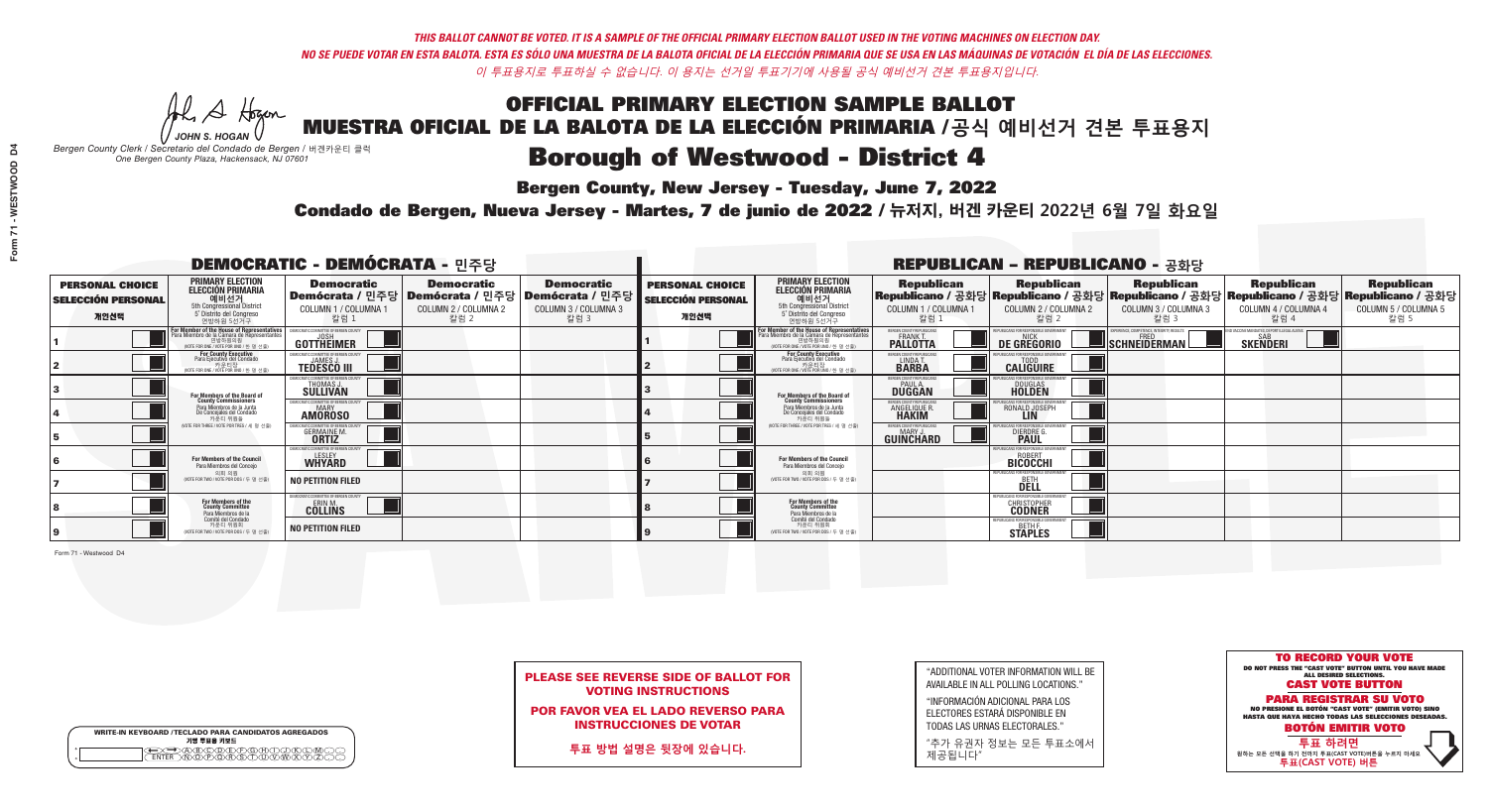A Hogen *JOHN S. HOGAN*

| <b>WRITE-IN KEYBOARD /TECLADO PARA CANDIDATOS AGREGADOS</b><br>기명 투표용 키보드 |  |
|---------------------------------------------------------------------------|--|
| VBCODE/F/G/F/D/<br><b>DÕÃÃÃÃ</b>                                          |  |

# Borough of Westwood - District 5

**Bergen County, New Jersey - Tuesday, June 7, 2022** 

*Bergen County Clerk / Secretario del Condado de Bergen /* 버겐카운티 클럭 *One Bergen County Plaza, Hackensack, NJ 07601*



PLEASE SEE REVERSE SIDE OF BALLOT FOR VOTING INSTRUCTIONS

POR FAVOR VEA EL LADO REVERSO PARA INSTRUCCIONES DE VOTAR

**투표 방법 설명은 뒷장에 있습니다.**

"ADDITIONAL VOTER INFORMATION WILL BE AVAILABLE IN ALL POLLING LOCATIONS."

"INFORMACIÓN ADICIONAL PARA LOS ELECTORES ESTARÁ DISPONIBLE EN TODAS LAS URNAS ELECTORALES."

"추가 유권자 정보는 모든 투표소에서 제공됩니다"

Condado de Bergen, Nueva Jersey - Martes, 7 de junio de 2022 / 뉴저지, 버겐 카운티 2022년 6월 7일 화요일 *One Bergen County Plaza, Hackensack, NJ 07601*

|                                                             | <b>DEMOCRATIC - DEMÓCRATA - 민주당</b>                                                                                                           |                                                                                |                                                   |                                                                                                        |                                                             | <b>REPUBLICAN - REPUBLICANO - 공화당</b>                                                                                                         |                                                                |                                                                 |                                                                                                                                                |                                                               |                                                   |
|-------------------------------------------------------------|-----------------------------------------------------------------------------------------------------------------------------------------------|--------------------------------------------------------------------------------|---------------------------------------------------|--------------------------------------------------------------------------------------------------------|-------------------------------------------------------------|-----------------------------------------------------------------------------------------------------------------------------------------------|----------------------------------------------------------------|-----------------------------------------------------------------|------------------------------------------------------------------------------------------------------------------------------------------------|---------------------------------------------------------------|---------------------------------------------------|
| <b>PERSONAL CHOICE</b><br><b>SELECCIÓN PERSONAL</b><br>개인선택 | <b>PRIMARY ELECTION</b><br><b>ELECCIÓN PRIMARIA</b><br>예비선거<br><sup>5th</sup> Congressional District<br>5° Distrito del Congreso<br>연방하원 5선거구 | <b>Democratic</b><br>COLUMN 1 / COLUMNA 1<br>칼럼 1                              | <b>Democratic</b><br>COLUMN 2 / COLUMNA 2<br>칼럼 2 | <b>Democratic</b><br>│Demócrata / 민주당│Demócrata / 민주당│Demócrata / 민주당│<br>COLUMN 3 / COLUMNA 3<br>칼럼 3 | <b>PERSONAL CHOICE</b><br><b>SELECCIÓN PERSONAL</b><br>개인선택 | <b>PRIMARY ELECTION</b><br><b>ELECCIÓN PRIMARIA</b><br>예비선거<br>5th Congressional District<br>5° Distrito del Congreso<br>연방하원 5선거구            | <b>Republican</b><br>COLUMN 1 / COLUMNA 1<br>칼럼 :              | <b>Republican</b><br>COLUMN 2 / COLUMNA 2<br>칼럼 2               | <b>Republican</b><br>Republicano / 공화당 Republicano / 공화당 Republicano / 공화당 Republicano / 공화당 Republicano / 공화당<br>COLUMN 3 / COLUMNA 3<br>칼럼 3 | <b>Republican</b><br>COLUMN 4 / COLUMNA 4<br>칼럼 4             | <b>Republican</b><br>COLUMN 5 / COLUMNA 5<br>칼럼 5 |
|                                                             | For Member of the House of Representatives<br>Para Miembro de la Cámara de Representantes<br>연방하원의원<br>WOTE FOR ONE / VOTE POR UNO / 한 명 선출   | DEMOCRATIC COMMITTEE OF BERGEN COUNTY<br>JOSH<br><b>GOTTHEIMER</b>             |                                                   |                                                                                                        |                                                             | For Member of the House of Representatives<br>Para Miembro de la Cámara de Representantes<br>연방하원의원<br>(VOTE FOR ONE / VOTE POR UNO / 한 명 선출) | BERGEN COUNTY REPUBLICANS<br>FRANK T.<br><b>PALLOTTA</b>       | DE GREGORIO                                                     | SCHNEIDERMAN                                                                                                                                   | ) VACCINE MANDATES, DEPORT ILLEGAL ALIENS.<br><b>SKENDERI</b> |                                                   |
|                                                             | For County Executive<br>Para Ejecutivo del Condado<br>. 카운티장<br>(VOTE FOR ONE / VOTE POR UNO / 한 명 선출)                                        | )EMOCRATIC COMMITTEE OF BERGEN COUNT<br><b>TEDESCO III</b>                     |                                                   |                                                                                                        |                                                             | <b>For County Executive</b><br>Para Ejecutivo del Condado<br>카운티장<br>(VOTE FOR ONE / VOTE POR UNO / 한 명 선출)                                   | BERGEN COUNTY REPUBLICAN<br>LINDAT.                            | <b>CALIGUIRE</b>                                                |                                                                                                                                                |                                                               |                                                   |
|                                                             | <b>For Members of the Board of<br/>County Commissioners</b>                                                                                   | MOCRATIC COMMITTEE OF BERGEN COUNT<br><b>THOMAS J.</b><br><b>SULLIVAN</b>      |                                                   |                                                                                                        |                                                             | For Members of the Board of<br>County Commissioners                                                                                           | ERGEN COUNTY REPUBLICAN<br><b>PAUL A.</b><br><b>DUGGAN</b>     | <b>DOUGLAS</b><br><b>HOLDEN</b>                                 |                                                                                                                                                |                                                               |                                                   |
|                                                             | Para Miembros de la Junta<br>De Concejales del Condado<br>카운티 위원들                                                                             | <b>10CRATIC COMMITTEE OF BERGEN COUNTY</b><br><b>AMOROSO</b>                   |                                                   |                                                                                                        |                                                             | Para Miembros de la Junta<br>De Concejales del Condado<br>카우티 위원들                                                                             | ERGEN COUNTY REPUBLICAN:<br><b>ANGELIQUE R</b><br><b>HAKIM</b> | RONALD JOSEPH                                                   |                                                                                                                                                |                                                               |                                                   |
|                                                             | NOTE FOR THREE / VOTE POR TRES / 세 명 선출)                                                                                                      | RATIC COMMITTEE OF BERGEN COUN<br><b>GERMAINE M.</b>                           |                                                   |                                                                                                        |                                                             | NOTE FOR THREE / VOTE POR TRES / 세 명 선출)                                                                                                      | ERGEN COUNTY REPUBLICANS<br>MARY J.<br>GUINCHARD               | <b>DIERDRE</b> Q                                                |                                                                                                                                                |                                                               |                                                   |
|                                                             | For Members of the Council<br>Para Miembros del Conceio                                                                                       | MOCRATIC COMMITTEE OF BEBGEN CO<br><b>WHYARD</b>                               |                                                   |                                                                                                        |                                                             | For Members of the Council<br>Para Miembros del Conceio                                                                                       |                                                                | S FOR RESPONSIBLE GO<br><b>BICOCCHI</b>                         |                                                                                                                                                |                                                               |                                                   |
|                                                             | 의회 의원<br>(VOTE FOR TWO / VOTE POR DOS / 두 명 선출                                                                                                | <b>NO PETITION FILED</b>                                                       |                                                   |                                                                                                        |                                                             | 의회 의원<br>(VOTE FOR TWO / VOTE POR DOS / 두 명 선출)                                                                                               |                                                                | FPUBLICANS FOR RESPONSIBLE GOVERNMEN<br><b>DELL</b>             |                                                                                                                                                |                                                               |                                                   |
|                                                             | For Members of the<br>County Committee<br>Para Miembros de la                                                                                 | <b>10CRATIC COMMITTEE OF BERGEN COUNTY</b><br><b>DRITAN</b><br><b>XHILLARI</b> |                                                   |                                                                                                        |                                                             | For Members of the<br>County Committee<br>Para Miembros de la<br>Comité del Condado                                                           |                                                                | REPUBLICANS FOR RESPONSIBLE<br><b>JOSEPH B.</b><br>LETIZIA      |                                                                                                                                                |                                                               |                                                   |
|                                                             | Comité del Condado<br>카운티 위원회<br>(VOTE FOR TWO / VOTE POR DOS / 두 명 선출)                                                                       | MOCRATIC COMMITTEE OF RERGEN COLINI<br><b>XHILLARI</b>                         |                                                   |                                                                                                        |                                                             | 카운티 위원회<br>WOTE FOR TWO / VOTE POR DOS / 두 명 선출)                                                                                              |                                                                | REPUBLICANS FOR RESPONSIBLE GOVE!<br><b>CHERYL L.</b><br>HODGES |                                                                                                                                                |                                                               |                                                   |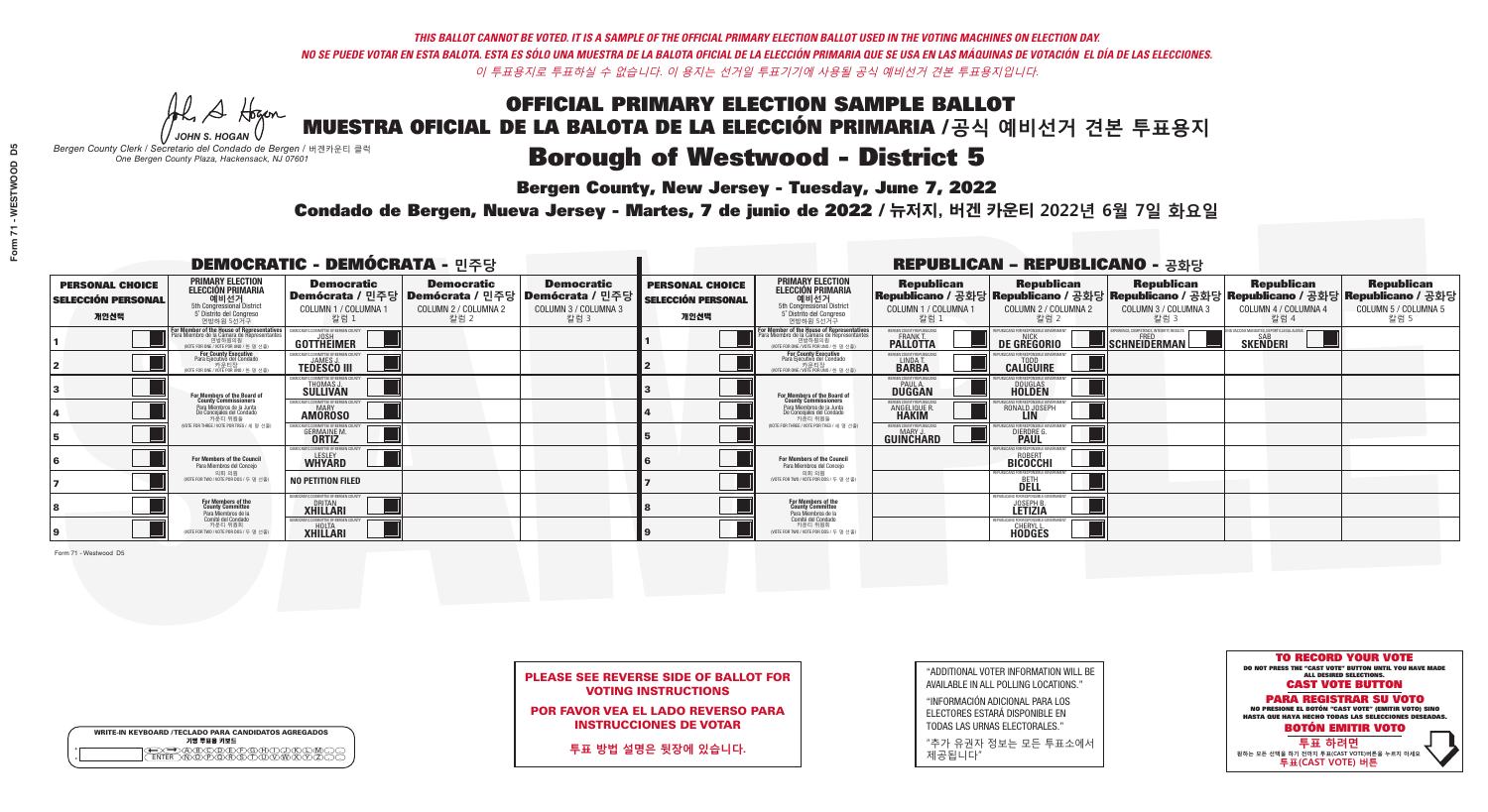A Hogen

| <b>WRITE-IN KEYBOARD /TECLADO PARA CANDIDATOS AGREGADOS</b><br>기명 투표용 키보드 |  |
|---------------------------------------------------------------------------|--|
| VBCODEXCORD<br>ዄ <u>ፙ፝፟፟</u> ቓሧ፝ዾቔጜዿ <sub>ዸ</sub>                         |  |

# Borough of Westwood - District 6

**Bergen County, New Jersey - Tuesday, June 7, 2022** 

*JOHN S. HOGAN Bergen County Clerk / Secretario del Condado de Bergen /* 버겐카운티 클럭 *One Bergen County Plaza, Hackensack, NJ 07601*

Condado de Bergen, Nueva Jersey - Martes, 7 de junio de 2022 / 뉴저지, 버겐 카운티 2022년 6월 7일 화요일 *One Bergen County Plaza, Hackensack, NJ 07601*



PLEASE SEE REVERSE SIDE OF BALLOT FOR VOTING INSTRUCTIONS

POR FAVOR VEA EL LADO REVERSO PARA INSTRUCCIONES DE VOTAR

**투표 방법 설명은 뒷장에 있습니다.**

| "ADDITIONAL VOTER INFORMATION WILL BE |
|---------------------------------------|
| AVAILABLE IN ALL POLLING LOCATIONS."  |

"INFORMACIÓN ADICIONAL PARA LOS ELECTORES ESTARÁ DISPONIBLE EN TODAS LAS URNAS ELECTORALES."

"추가 유권자 정보는 모든 투표소에서 제공됩니다"

| <b>DEMOCRATIC - DEMÓCRATA - 민주당</b>                         |                                                                                                                                             |                                                                    |                                                   |                                                                                                        |                                                             |                                                                                                                                               |                                                               | <b>REPUBLICAN - REPUBLICANO - 공화당</b>                            |                                                                                                                                                |                                                            |                                                   |
|-------------------------------------------------------------|---------------------------------------------------------------------------------------------------------------------------------------------|--------------------------------------------------------------------|---------------------------------------------------|--------------------------------------------------------------------------------------------------------|-------------------------------------------------------------|-----------------------------------------------------------------------------------------------------------------------------------------------|---------------------------------------------------------------|------------------------------------------------------------------|------------------------------------------------------------------------------------------------------------------------------------------------|------------------------------------------------------------|---------------------------------------------------|
| <b>PERSONAL CHOICE</b><br><b>SELECCIÓN PERSONAL</b><br>개인선택 | <b>PRIMARY ELECTION</b><br><b>ELECCIÓN PRIMARIA</b><br>예비선거<br>5th Congressional District<br>5° Distrito del Congreso<br>연방하원 5선거구          | <b>Democratic</b><br>COLUMN 1 / COLUMNA 1<br>칼럼 :                  | <b>Democratic</b><br>COLUMN 2 / COLUMNA 2<br>칼럼 2 | <b>Democratic</b><br>│Demócrata / 민주당│Demócrata / 민주당│Demócrata / 민주당┃<br>COLUMN 3 / COLUMNA 3<br>칼럼 3 | <b>PERSONAL CHOICE</b><br><b>SELECCIÓN PERSONAL</b><br>개인선택 | <b>PRIMARY ELECTION</b><br>ELECCIÓN PRIMARIA<br>예비선거<br>5th Congressional District<br>5° Distrito del Congreso<br>연방하원 5선거구                   | <b>Republican</b><br>COLUMN 1 / COLUMNA 1<br>칼럼               | <b>Republican</b><br>COLUMN 2 / COLUMNA 2<br>칼럼 2                | <b>Republican</b><br>Republicano / 공화당 Republicano / 공화당 Republicano / 공화당 Republicano / 공화당 Republicano / 공화당<br>COLUMN 3 / COLUMNA 3<br>칼럼 3 | <b>Republican</b><br>COLUMN 4 / COLUMNA 4<br>칼럼 4          | <b>Republican</b><br>COLUMN 5 / COLUMNA 5<br>칼럼 5 |
|                                                             | or Member of the House of Representatives<br>ara Miembro de la Cámara de Representantes<br>연방하원의원<br>(VOTE FOR ONE / VOTE POR UNO / 한 명 선출) | GOTTHEIMER                                                         |                                                   |                                                                                                        |                                                             | For Member of the House of Representatives<br>Para Miembro de la Cámara de Representantes<br>연방하원의원<br>(WOTE FOR ONE / VOTE POR UNO / 한 명 선출) | BERGEN COUNTY REPUBLICANS<br>FRANK T.<br><b>PALLOTTA</b>      | DE GREGORIO                                                      | PERIENCE. COMPETENCE. INTEGRITY. RESULTS<br>SCHNEIDERMAN                                                                                       | VACCINE MANDATES, DEPORT ILLEGAL ALIENS<br><b>SKENDERI</b> |                                                   |
|                                                             | <b>For County Executive</b><br>Para Ejecutivo del Condado<br>가운티장<br>(VOTE FOR ONE / VOTE POR UNO / 한 명 선출)                                 | DEMOCRATIC COMMITTEE OF BERGEN COUNTY<br><b>TEDESCO III</b>        |                                                   |                                                                                                        |                                                             | For County Executive<br>Para Ejecutivo del Condado<br>. 카운티장<br>(VOTE FOR ONE / VOTE POR UNO / 한 명 선출)                                        | BERGEN COUNTY REPUBLICAN<br>LINDA T.                          | <b>CALIGUIRE</b>                                                 |                                                                                                                                                |                                                            |                                                   |
|                                                             | For Members of the Board of<br>County Commissioners                                                                                         | <b><i>MOCRATIC COMMITTEE OF BERGEN COUNTY</i></b><br>THOMAS J.     |                                                   |                                                                                                        |                                                             | For Members of the Board of<br>County Commissioners                                                                                           | ERGEN COUNTY REPUBLICAN<br><b>PAUL A.</b><br><b>DUGGAN</b>    | <b>DOUGLAS</b>                                                   |                                                                                                                                                |                                                            |                                                   |
|                                                             | Para Miembros de la Junta<br>De Concejales del Condado<br>카우티 위원들                                                                           | RATIC COMMITTEE OF BERGEN COUNTY:<br><b>MARY</b><br><b>AMOROSO</b> |                                                   |                                                                                                        |                                                             | Para Miembros de la Junta<br>De Concejales del Condado<br>카운티 위원들                                                                             | FRGEN COUNTY REPUBLICAN<br><b>ANGELIQUE F</b><br><b>HAKIM</b> | RONALD JOSEPH                                                    |                                                                                                                                                |                                                            |                                                   |
|                                                             | NOTE FOR THREE / VOTE POR TRES / 세 명 선출)                                                                                                    | RATIC COMMITTEE OF BERGEN CO<br><b>GERMAINE M.</b>                 |                                                   |                                                                                                        |                                                             | (VOTE FOR THREE / VOTE POR TRES / 세 명 선출)                                                                                                     | ERGEN COUNTY REPUBLICANS<br>MARY J<br>GUINCHARD               | FOR RESPONSIBLE G<br><b>DIERDRE G</b><br><b>PAUL</b>             |                                                                                                                                                |                                                            |                                                   |
|                                                             | For Members of the Council<br>Para Miembros del Conceio                                                                                     | MOCRATIC COMMITTEE OF BERGEN CI<br><b>WHYARD</b>                   |                                                   |                                                                                                        |                                                             | For Members of the Council<br>Para Miembros del Conceio                                                                                       |                                                               | UBI ICANS FOR RESPONSIBI E GO<br><b>BICOCCHI</b>                 |                                                                                                                                                |                                                            |                                                   |
|                                                             | 의회 의원<br>(VOTE FOR TWO / VOTE POR DOS / 두 명 선출                                                                                              | <b>NO PETITION FILED</b>                                           |                                                   |                                                                                                        |                                                             | 의회 의원<br>NOTE FOR TWO / VOTE POR DOS / 두 명 선출)                                                                                                |                                                               | EPUBLICANS FOR RESPONSIBLE GOVERNMEN<br>DELL                     |                                                                                                                                                |                                                            |                                                   |
|                                                             | For Members of the<br>County Committee<br>Para Miembros de la<br>Comité del Condado                                                         | <b>NO PETITION FILED</b>                                           |                                                   |                                                                                                        |                                                             | For Members of the<br>County Committee<br>Para Miembros de la<br>Comité del Condado                                                           |                                                               | PUBLICANS FOR RESPONSIBLE G<br><b>EDWARD G</b><br><b>JOHNSON</b> |                                                                                                                                                |                                                            |                                                   |
|                                                             | 카운티 위원회<br>(VOTE FOR TWO / VOTE POR DOS / 두 명 선출)                                                                                           | NO PETITION FILED                                                  |                                                   |                                                                                                        |                                                             | 카운티 위원회<br>NOTE FOR TWO / VOTE POR DOS / 두 명 선출)                                                                                              |                                                               | PUBLICANS FOR RESPONSIBLE GOVERNMEN<br><b>JO ANN</b><br>REGINO   |                                                                                                                                                |                                                            |                                                   |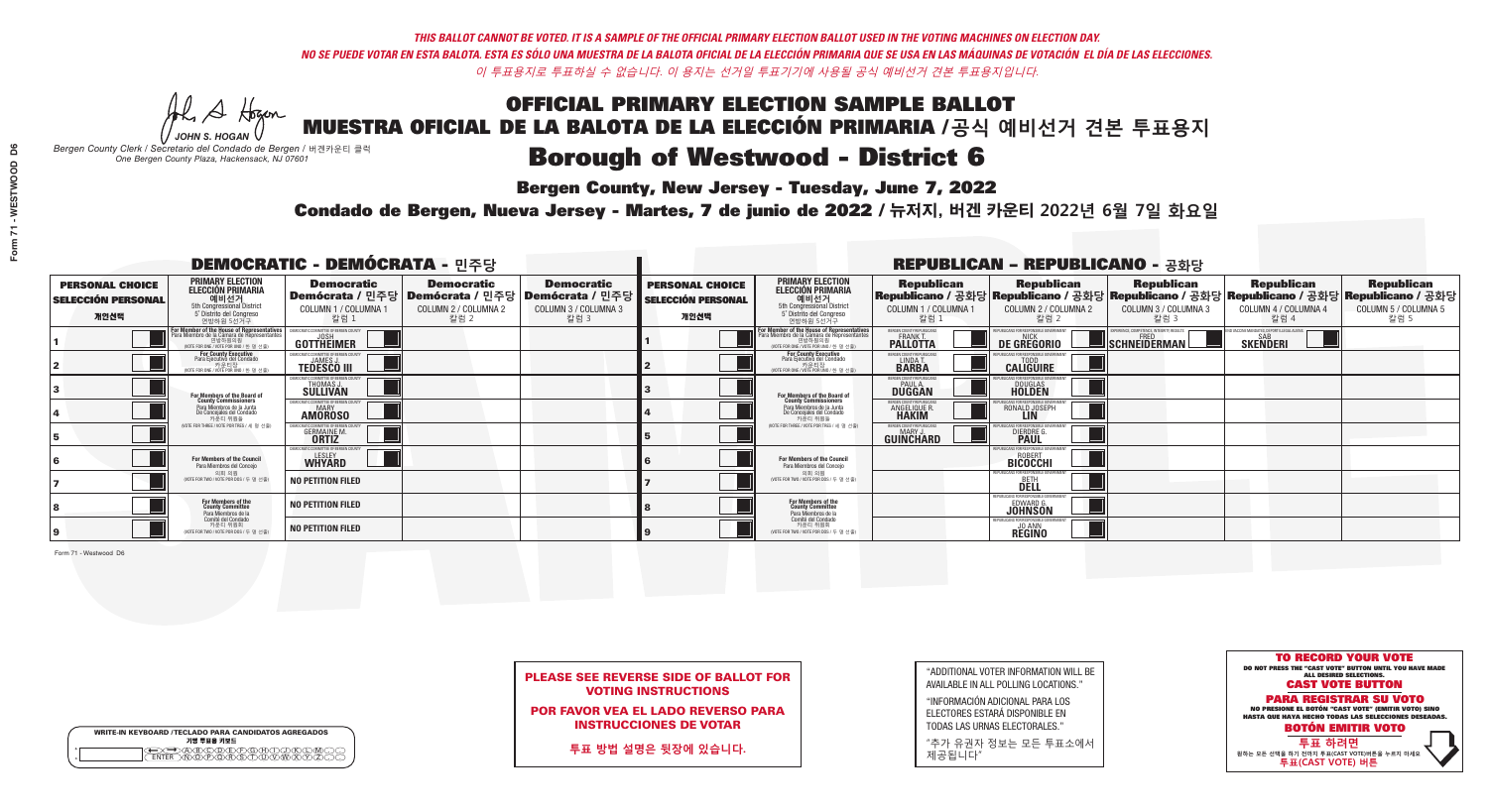A Hogen *JOHN S. HOGAN*

|   | <b>WRITE-IN KEYBOARD /TECLADO PARA CANDIDATOS AGREGADOS</b><br>기명 투표용 키보드 |
|---|---------------------------------------------------------------------------|
| o | .)B)C)DE)F)G)H)                                                           |
| o | <u>እጅአል አል</u>                                                            |

# Borough of Westwood - District 7

**Bergen County, New Jersey - Tuesday, June 7, 2022** 

*Bergen County Clerk / Secretario del Condado de Bergen /* 버겐카운티 클럭 *One Bergen County Plaza, Hackensack, NJ 07601*



PLEASE SEE REVERSE SIDE OF BALLOT FOR VOTING INSTRUCTIONS

POR FAVOR VEA EL LADO REVERSO PARA INSTRUCCIONES DE VOTAR

**투표 방법 설명은 뒷장에 있습니다.**

"ADDITIONAL VOTER INFORMATION WILL BE AVAILABLE IN ALL POLLING LOCATIONS."

"INFORMACIÓN ADICIONAL PARA LOS ELECTORES ESTARÁ DISPONIBLE EN TODAS LAS URNAS ELECTORALES."

"추가 유권자 정보는 모든 투표소에서 제공됩니다"

Condado de Bergen, Nueva Jersey - Martes, 7 de junio de 2022 / 뉴저지, 버겐 카운티 2022년 6월 7일 화요일 *One Bergen County Plaza, Hackensack, NJ 07601*

|                                                             | <b>DEMOCRATIC - DEMÓCRATA - 민주당</b>                                                                                                         |                                                                           |                                                   |                                                                                                              |                                                             | <b>REPUBLICAN - REPUBLICANO - 공화당</b>                                                                                                         |                                                                |                                                                     |                                                                                                                                                |                                                               |                                                   |
|-------------------------------------------------------------|---------------------------------------------------------------------------------------------------------------------------------------------|---------------------------------------------------------------------------|---------------------------------------------------|--------------------------------------------------------------------------------------------------------------|-------------------------------------------------------------|-----------------------------------------------------------------------------------------------------------------------------------------------|----------------------------------------------------------------|---------------------------------------------------------------------|------------------------------------------------------------------------------------------------------------------------------------------------|---------------------------------------------------------------|---------------------------------------------------|
| <b>PERSONAL CHOICE</b><br><b>SELECCIÓN PERSONAL</b><br>개인선택 | <b>PRIMARY ELECTION</b><br><b>ELECCIÓN PRIMARIA</b><br>예비선거 5th Congressional District<br>5° Distrito del Congreso<br>연방하원 5선거구             | <b>Democratic</b><br>COLUMN 1 / COLUMNA 1<br>칼럼 1                         | <b>Democratic</b><br>COLUMN 2 / COLUMNA 2<br>칼럼 2 | <b>Democratic</b><br>  Demócrata / 민주당   Demócrata / 민주당   Demócrata / 민주당  <br>COLUMN 3 / COLUMNA 3<br>칼럼 3 | <b>PERSONAL CHOICE</b><br><b>SELECCIÓN PERSONAL</b><br>개인선택 | <b>PRIMARY ELECTION</b><br><b>ELECCIÓN PRIMARIA</b><br>예비선거<br>5th Congressional District<br>5° Distrito del Congreso<br>연방하원 5선거구            | <b>Republican</b><br>COLUMN 1 / COLUMNA 1<br>칼럼 :              | <b>Republican</b><br>COLUMN 2 / COLUMNA 2<br>칼럼 2                   | <b>Republican</b><br>Republicano / 공화당 Republicano / 공화당 Republicano / 공화당 Republicano / 공화당 Republicano / 공화당<br>COLUMN 3 / COLUMNA 3<br>칼럼 3 | <b>Republican</b><br>COLUMN 4 / COLUMNA 4<br>칼럼 4             | <b>Republican</b><br>COLUMN 5 / COLUMNA 5<br>칼럼 5 |
|                                                             | or Member of the House of Representatives<br>ara Miembro de la Cámara de Representantes<br>연방하원의원<br>(VOTE FOR ONE / VOTE POR UNO / 한 명 선출) | DEMOCRATIC COMMITTEE OF BERGEN COUNTY<br>JOSH<br><b>GOTTHEIMER</b>        |                                                   |                                                                                                              |                                                             | For Member of the House of Representatives<br>Para Miembro de la Cámara de Representantes<br>연방하원의원<br>(VOTE FOR ONE / VOTE POR UNO / 한 명 선출) | BERGEN COUNTY REPUBLICANS<br>FRANK T.<br><b>PALLOTTA</b>       | DE GREGORIO                                                         | SCHNEIDERMAN                                                                                                                                   | ) VACCINE MANDATES, DEPORT ILLEGAL ALIENS.<br><b>SKENDERI</b> |                                                   |
|                                                             | For County Executive<br>Para Ejecutivo del Condado<br>가운티장 - 카운티장<br>(VOTE FOR ONE / VOTE POR UNO / 한 명 선출)                                 | )EMOCRATIC COMMITTEE OF BERGEN COUNTY<br><b>TEDESCO III</b>               |                                                   |                                                                                                              |                                                             | <b>For County Executive</b><br>Para Ejecutivo del Condado<br>가운티장<br>(VOTE FOR ONE / VOTE POR UNO / 한 명 선출)                                   | BERGEN COUNTY REPUBLICAL<br>LINDA T.                           | <b>CALIGUIRE</b>                                                    |                                                                                                                                                |                                                               |                                                   |
|                                                             | For Members of the Board of<br>County Commissioners                                                                                         | MOCRATIC COMMITTEE OF BERGEN COUNT<br><b>THOMAS J.</b><br><b>SULLIVAN</b> |                                                   |                                                                                                              |                                                             | For Members of the Board of<br>County Commissioners                                                                                           | ERGEN COUNTY REPUBLICAN<br><b>DUGGAN</b>                       | <b>DOUGLAS</b>                                                      |                                                                                                                                                |                                                               |                                                   |
|                                                             | Para Miembros de la Junta<br>De Concejales del Condado<br>카우티 위원들                                                                           | <b>OCRATIC COMMITTEE OF BERGEN COUNT</b><br>MARY<br><b>AMOROSO</b>        |                                                   |                                                                                                              |                                                             | Para Miembros de la Junta<br>De Concejales del Condado<br>카운티 위원들                                                                             | ERGEN COUNTY REPUBLICAN!<br><b>ANGELIQUE R</b><br><b>HAKIM</b> | RONALD JOSEPH<br><b>LIN</b>                                         |                                                                                                                                                |                                                               |                                                   |
|                                                             | NOTE FOR THREE / VOTE POR TRES / 세 명 선출)                                                                                                    | IC COMMITTEE OF BEBGEN CO<br><b>GERMAINE M.</b>                           |                                                   |                                                                                                              |                                                             | NOTE FOR THREE / VOTE POR TRES / 세 명 선출                                                                                                       | ERGEN COUNTY REPUBLICANS<br>MARY J.<br>GUINCHARD               | FOR RESPONSIBI E G<br>DIERDRE O                                     |                                                                                                                                                |                                                               |                                                   |
|                                                             | For Members of the Council<br>Para Miembros del Conceio                                                                                     | MOCRATIC COMMITTEE OF BERGEN COUNT<br><b>WHYARD</b>                       |                                                   |                                                                                                              |                                                             | For Members of the Council<br>Para Miembros del Concejo                                                                                       |                                                                | IRLICANS FOR RESPONSIBLE G<br><b>BICOCCHI</b>                       |                                                                                                                                                |                                                               |                                                   |
|                                                             | 의회 의원<br>(VOTE FOR TWO / VOTE POR DOS / 두 명 선)                                                                                              | <b>NO PETITION FILED</b>                                                  |                                                   |                                                                                                              |                                                             | 의회 의원<br>(VOTE FOR TWO / VOTE POR DOS / 두 명 선출)                                                                                               |                                                                | FPUBLICANS FOR RESPONSIBLE GOVERNMEN<br><b>BETH</b>                 |                                                                                                                                                |                                                               |                                                   |
|                                                             | For Members of the<br>County Committee<br>Para Miembros de la<br>Comité del Condado                                                         | CRATIC COMMITTEE OF BERGEN COUNT<br>WILHELM D.                            |                                                   |                                                                                                              |                                                             | For Members of the<br>County Committee<br>Para Miembros de la<br>Comité del Condado                                                           |                                                                | FPUBI ICANS FOR RESPONSIBI F<br><b>RAYMOND J.</b><br><b>PLETSCH</b> |                                                                                                                                                |                                                               |                                                   |
|                                                             | 카운티 위원회<br>NOTE FOR TWO / VOTE POR DOS / 두 명 선출)                                                                                            | EMOCRATIC COMMITTEE OF BERGEN COUN'<br><b>HANLON</b>                      |                                                   |                                                                                                              |                                                             | 카운티 위원회<br>NOTE FOR TWO / VOTE POR DOS / 두 명 선출)                                                                                              |                                                                | <b>JEANNE M.</b><br><b>McMANUS</b>                                  |                                                                                                                                                |                                                               |                                                   |